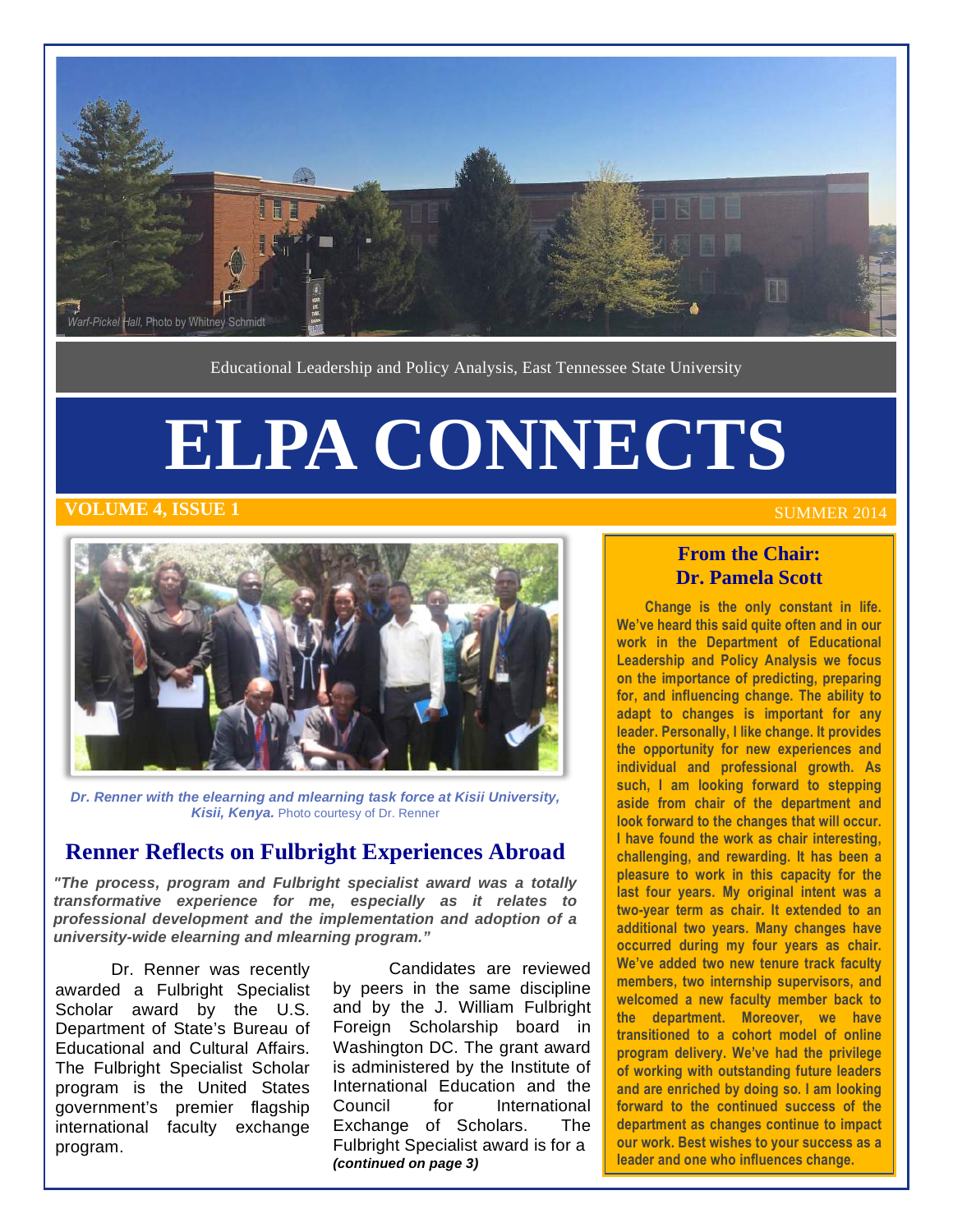### **Faculty Publications and Presentations**

 Click, I.A., Blackwelder, R, & Good, D.W. (2014, May). Practice predictors of graduates of a college of medicine with a rural primary care mission. Society of Teachers of Family Medicine (STFM) Annual Conference, San Antonio, TX.

 Finck, L., Glascock, C., & Flora, B.H., (May 2014). Workplace Bullying: Cultures, Roles, and Lived Experiences. 10th International Congress on Qualitative Inquiry. Urbana-Champaign, IL.

 Flora, B.H. (January 2014). Technology Applications for Educational Leaders: Trends and Practices. Invited Lecture, East Tennessee State University TIRSA State Conference. Johnson City, TN. Participants in my workshop received CEU credit.

 Flora, B.H., (May 2014). Teaching Qualitative Research Methods in an Online Doctoral Program: Advancing Online Pedagogical Methods that Embrace Reflexivity and Practice. 10th International Congress on Qualitative Inquiry. Urbana-Champaign, IL.

 Good, D. (2014, February). Finding spiritual roots in college. Faculty Commons, Johnson City, TN.

 Greene, A.E., Dotterweich, A., Palmero, M. & Good, D. (2014). A survey of social media: Perceived effectiveness in marketing among individual NASCAR Tracks. International Journal of Motorsport Management, 2(2).

 Howard, J., & Flora, B. H. (May 2014). A Comparison of Student Retention and First Year Programs Among Liberal Arts Colleges in the Mountain South. International Conference on Learning and Administration in Higher Education. Nashville, TN

 Oh, S., Good, D., & Clements, A. (2013, October). What I don't say in the classroom. Seminar sponsored by Campus Crusade for Christ, Johnson City, TN.

 Phillips, M.S., Scott, P.H., & Good, D.W. (2014, May). Instructor and student perceptions of online courses: Implications of positioning theory. Intellectbase International Consortium Academic Conference, Nashville, TN.

 Spicer-Sutton, J., Lampley, J., & Good, D.W. (pending). Self- assessment and student improvement in an introductory computer course at the community college level, Journal of Learning in Higher Education.

 Yowell, D.L., & Good, D.W. (pending). Support for higher education: Perceptions of selected university administrators and legislators in Tennessee. Academic Administration in Higher Education.

 Zhang, D., Lampley, J.H., & Good, D.W. (2014, May). Shared governance: A comparison of perceptions and implementation between American and Chinese higher education institutions. International Conference on Learning and Administration in Higher Education, Nashville, TN.

#### **May 2014 Graduates**

Sneha Abraham

Amanda Carr Eileen Cress Caroline Davis Deborah Hayes Amy Keesler Tracy Marston Early Perkins Cherith Dugger-Roberts Jennifer Simerly Emogene South Travis Sutton

#### **Ed.D. Student Brandon Williams to be Published, Fall 2014**



 We can look of the TEAM model in the fall edition of for Williams's article on formative and summative aspects Tennessee **Educational** Leadership.

**noto** courtesy **Brandon Williams**

#### **Whitney Schmidt to Lead PD at TCTE Ed.D. Student**

 Whitney Schmidt has been selected to pre- "Author's Craft: sent sessions on Study & Practice



 (with use of **Photo courtesy of Whitney Schmidt**

 Web-based Technology Tools)" at the 2014 TN Council of Teachers of English and Writing" in Memphis, TN. Professional Development Institute on "Bridging Reading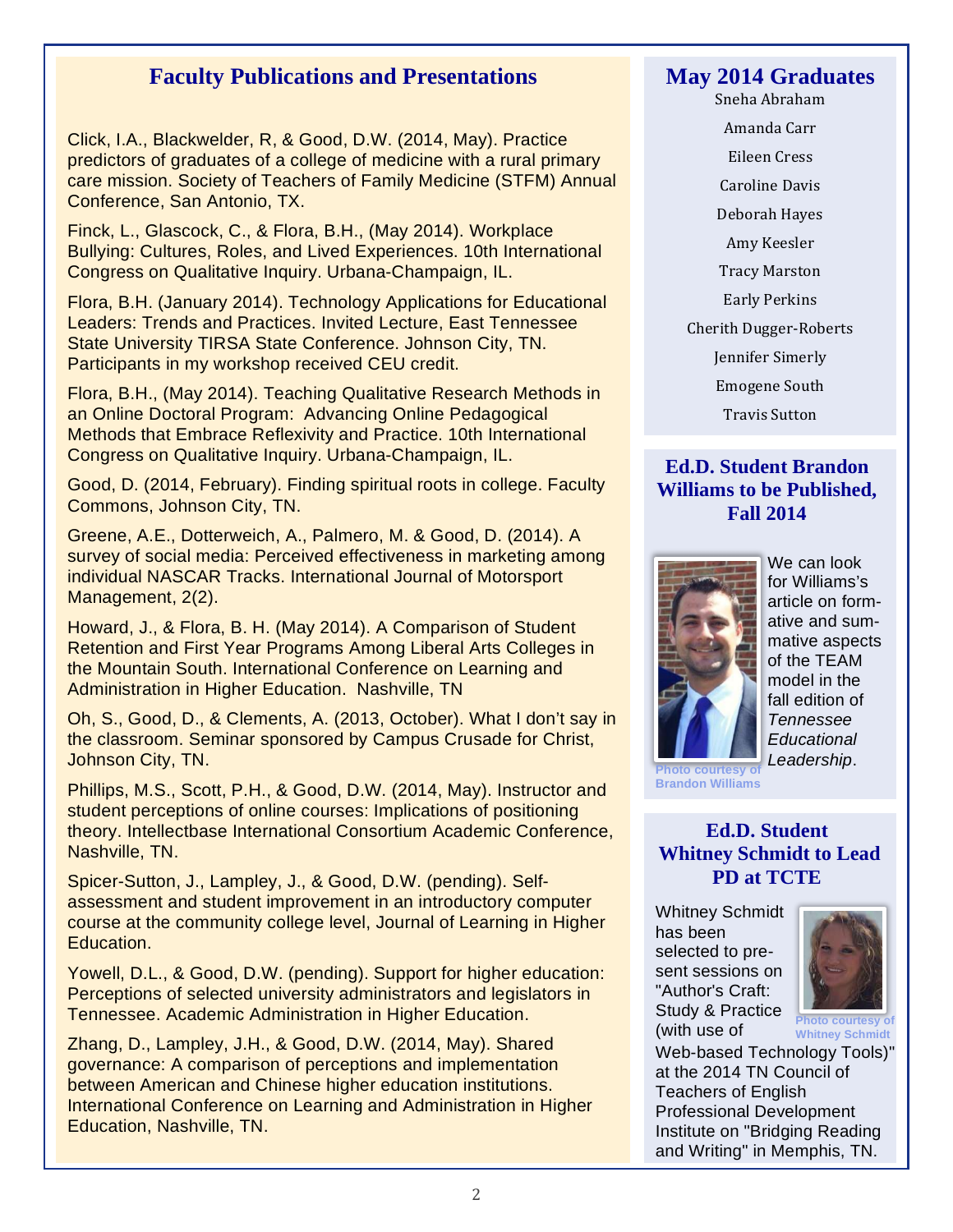#### **(continued from page 1)**

 term of five years with selected research and practitioner activities in selected universities abroad. candidates performing academic,



**Dr. task force at Kisii University, Kisii, Kenya.** Photo courtesy of Dr. Renner **Dr. Renner with the library staff members of elearning and mlearning** 

 During the first phase of her deployment in 2013, Dr. Renner extensive numerous research and scholarly initiatives, including her work with the elearning and mlearning task force at Kisii University in Kisii, Fulbright assignment and engaged in extensive and Kenya.

### **Renner Receives Faculty Research Award**

 Award is given to a faculty member scholarship, advancing the state of knowledge in a given field of study. Dr. Renner, the award recipient this The Faculty Research who has contributed exemplary

 scholarly initiatives in Kenya since 2013. She has Leadership and Character versions. Renner is currently working on a second textbook on the topics of Social Media and Law and has engaged in a venture to develop a mobile app to accompany her endeavors related to social media and law. year, has engaged in extensive research and published 5 books on Building, audio and paperback versions. Dr.

# **Apple Receives Alumni Hall of Fame Award**

 President of Motlow State College Tullahoma, TN, a position she has. 2006. During the last eight years that Dr. Apple has led Motlow State, the institution of the fastest growing in College Week recently named Motlow as one of the top 50 community colleges in the nation. Within the Board of Regents system and in the Dr. Mary Lou Apple currently serves as the Community College in held since July, has been recognized as one Tennessee. Community

 communities in which she has worked, Dr. Apple is noted as an educator who strives to support and ensure student success. She has been academic support services for students, many of which are attendees. that are served. that are served.<br>Dr. Apple has had a dedicated to improving first generation college while developing more rigorous programs that closely reflect the needs of employers in the communities

 long relationship with ETSU, having served as an Assistant Professor in Nursing in the early 1980s before returning to Walters College in 1983. She served as dean of health programs and director of nursing beginning in 1997. In 2002, she completed her Ed.D. from ELPA and was appointed Vice President for Academic Affairs at Walters State shortly thereafter. Dr. Apple has long been a strong As one of her first faculty initiatives WSCC, Dr. Apple advocated for Walters State faculty to come to **FTSU**  doctorates. She was instrumental in providing support for two doctoral cohorts to be taught at the WSCC. State Community supporter of ETSU and ELPA. development initiatives at to work on their campus.



# **ELPA Fellows Collaborate with Multicultural Center Planning Team**

 ELPA fellows Sneha Abraham, Lisa Rolle-Evans, Megan Owens, Whitney Schmidt, and Priti Sharma were recently commended by Angela Claxton-Freeman, Interim Director of the ETSU Multicultural Center and current ELPA Doctoral Candidate, for their support in moderating focus groups in collaboration with the Multicultural Center Planning Team to elicit feedback from campus constituents to aid in the ETSU Multicultural Center. **(continued on page 4)** data collection phase in preparation for the development of the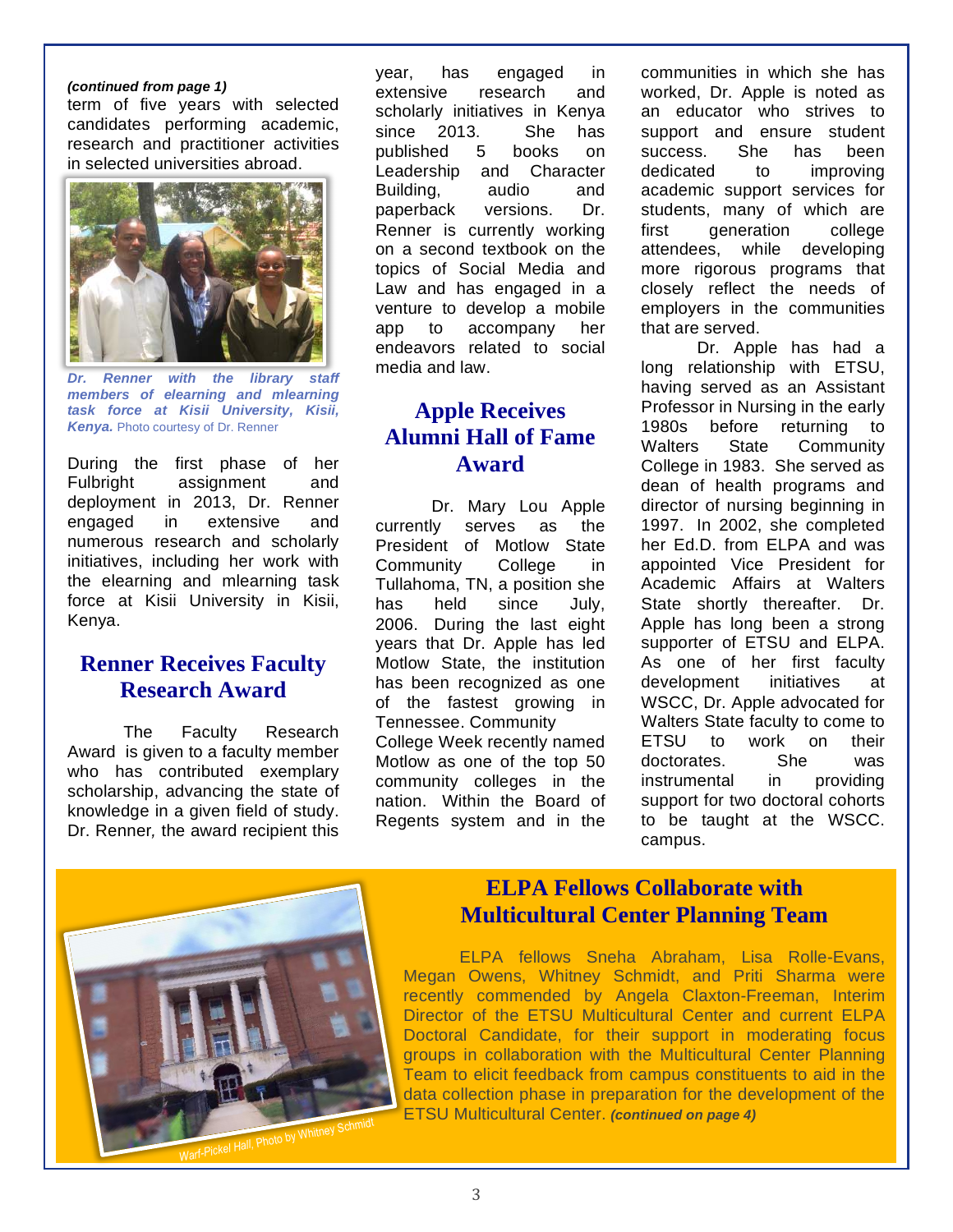#### **Faculty News:**

Dr. Don Good has accepted the role of ELPA Department Chair.

 Dr. Virginia Foley has been elected to serve as 2014-2015 President of ETSU Faculty Senate.

 Dr. Virginia Foley will chair an Academic Program Review Committee for ETSU, and Drs. Bethany Flora and Hal Knight will serve as members of the Academic Program Review Committee.

 Dr. Hal Knight has been recognized by the State Collaborative on Reforming Education (SCORE) in February 2014 for his 4 years of service on the Steering Committee as a founding member.

 Dr. Hal Knight has also been recognized by Dr. Noland for his service to ETSU as the Dean of the Clemmer College of Education at the ETSU Spring Fling.

#### **Faculty Bookshelf: Latest Reads**

Dr. Bethany Flora: Stitches by Anne **Lamott** 

 Dr. Foley: The Mismeasure of **Education by Jim Horn and Denise** Wilburn; Reign of Error by Diane Ravitch

Dr. Glover: The Rational Animal: How Evolution Made Us Smarter than We Think by Douglas T. Kenrick and Vladas Griskevicius

Dr. Good: Guests on Earth: A Novel by Lee Smith

Dr. Knight: Practical Classics: 50 Reasons to Reread 50 Books You Haven't Touched Since High; School

by Kevin Smokler; The Fault in Our Abundance of Katherines by John Stars by John Green Paper Towns by John Green; An Green; Looking for Alaska by John Green; Sycamore Row by John Grisham

Dr. Lampley: The Signal and the Noise: Why So Many Predictions Fail - But Some Don't by Nate Silver

Dr. Renner: The New Landscape of Mobile Learning: Redesigning Education in an App-Based; World edited by Charles Miller and Aaron **Doering** 

# **2014 Tennessee Board of Regents Maxine Smith Fellows Award Recipients: Davis, Smithers, and Williams**

 Former ELPA graduate and Jackson State Community College faculty member Patrick Davis and current Ed.D. students Dayna Smithers and Patrick Williams were nominated and selected to receive this award, and the Fellowship period is from February to September 2014. The Maxine Smith Fellows program provides a means to increase the diversity of ideas, thoughts and experiences that ultimately enhance the educational environment at TBR institutions.

#### **(continued from page 3)**

 Claxton-Freeman recognized that "the involvement of each of the fellows [in the focus group processes] significantly contributed to the data collection phase" of planning for the center and that "by nature of the ethnic diversity of the fellows it became possible to provide leadership to the focus groups that reflected the diversity among the constituent groups which were targeted," which "contributed to the depth of feedback" received. In reflecting on her experiences as facilitator and co-facilitator of select focus groups, doctoral fellow Megan Owens emphasized the "importance of making [all stakeholders] feel that they are part of the process and that all opinions are valued." Owens said, "Those are elements I will certainly incorporate into my own leadership style."

# **ELPA Alumnus Named Director of Johnson County Schools**

 ELPA graduate, will transition from Curriculum and Instruction to Director of Schools for Dr. Mischelle Simcox, Director of K-12 Johnson County Schools.

# **Jill Winiger Selected as Summer Fellow ELPA Ed.D. Student**



 Jill Winiger has been selected to be a Summer Fellow of Vanderbilt University's Peabody

 **Photo courtesy of Jill Winiger**

 College to participate in the titute (PPI) for the Achieve- ment Gap Institute. PPIs provide short-term, intensive educational experiences for administrators during the summer and serve to provide fellows with a "set of tools to enhance the effectiveness of [their] home institution[s]" and "propel" them in their careers. PPIs "rest on the philosophy that good practice is best derived from, and informed by, a strong theoretical base." Peobody Professional Insprofessional educators and